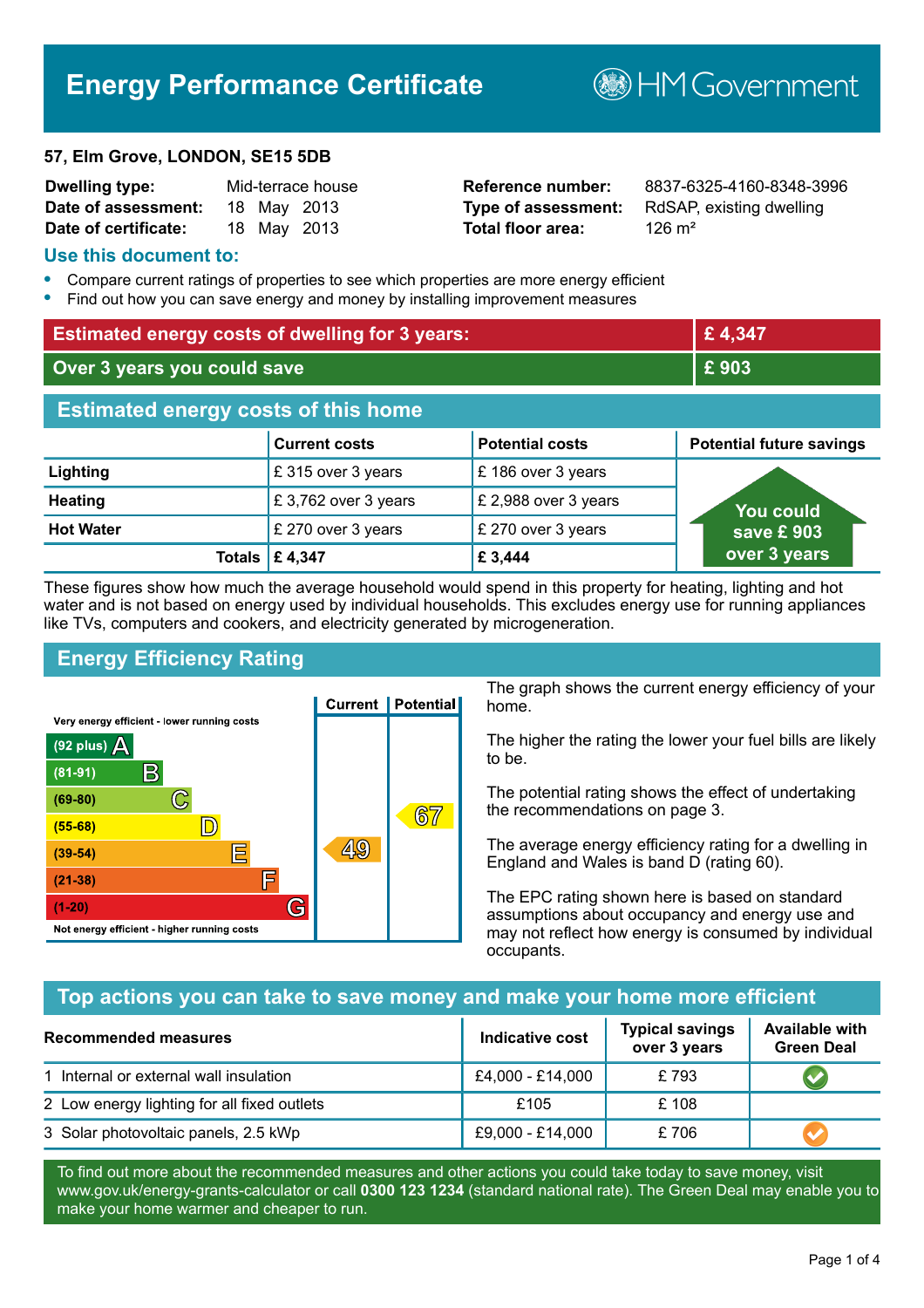#### 57, Elm Grove, LONDON, SE15 5DB 18 May 2013 RRN: 8837-6325-4160-8348-3996

#### **Summary of this home's energy performance related features**

| <b>Element</b>        | <b>Description</b>                             | <b>Energy Efficiency</b> |
|-----------------------|------------------------------------------------|--------------------------|
| Walls                 | Solid brick, as built, no insulation (assumed) | *****                    |
| Roof                  | Pitched, no insulation (assumed)               | *****                    |
|                       | Roof room(s), no insulation (assumed)          | ★☆☆☆☆                    |
| Floor                 | Suspended, no insulation (assumed)             |                          |
| Windows               | Fully double glazed                            | ★★★★☆                    |
| Main heating          | Boiler and radiators, mains gas                | ★★★★☆                    |
| Main heating controls | Programmer, room thermostat and TRVs           | ★★★★☆                    |
| Secondary heating     | Room heaters, coal                             |                          |
| Hot water             | From main system                               | ★★★★☆                    |
| Lighting              | Low energy lighting in 32% of fixed outlets    | ★★★☆☆                    |

Current primary energy use per square metre of floor area: 298 kWh/m² per year

The assessment does not take into consideration the physical condition of any element. 'Assumed' means that the insulation could not be inspected and an assumption has been made in the methodology based on age and type of construction.

#### **Low and zero carbon energy sources**

Low and zero carbon energy sources are sources of energy that release either very little or no carbon dioxide into the atmosphere when they are used. Installing these sources may help reduce energy bills as well as cutting carbon. There are none provided for this home.

# **Your home's heat demand**

For most homes, the vast majority of energy costs derive from heating the home. Where applicable, this table shows the energy that could be saved in this property by insulating the loft and walls, based on typical energy use (shown within brackets as it is a reduction in energy use).

| <b>Heat demand</b>           | <b>Existing dwelling</b> | Impact of loft<br>insulation | Impact of cavity<br>wall insulation | Impact of solid<br>wall insulation |
|------------------------------|--------------------------|------------------------------|-------------------------------------|------------------------------------|
| Space heating (kWh per year) | 24,060                   | (2,227)                      | N/A                                 | (5,821)                            |
| Water heating (kWh per year) | 2,305                    |                              |                                     |                                    |

You could receive Renewable Heat Incentive (RHI) payments and help reduce carbon emissions by replacing your existing heating system with one that generates renewable heat, subject to meeting minimum energy efficiency requirements. The estimated energy required for space and water heating will form the basis of the payments. For more information, search for the domestic RHI on the www.gov.uk website.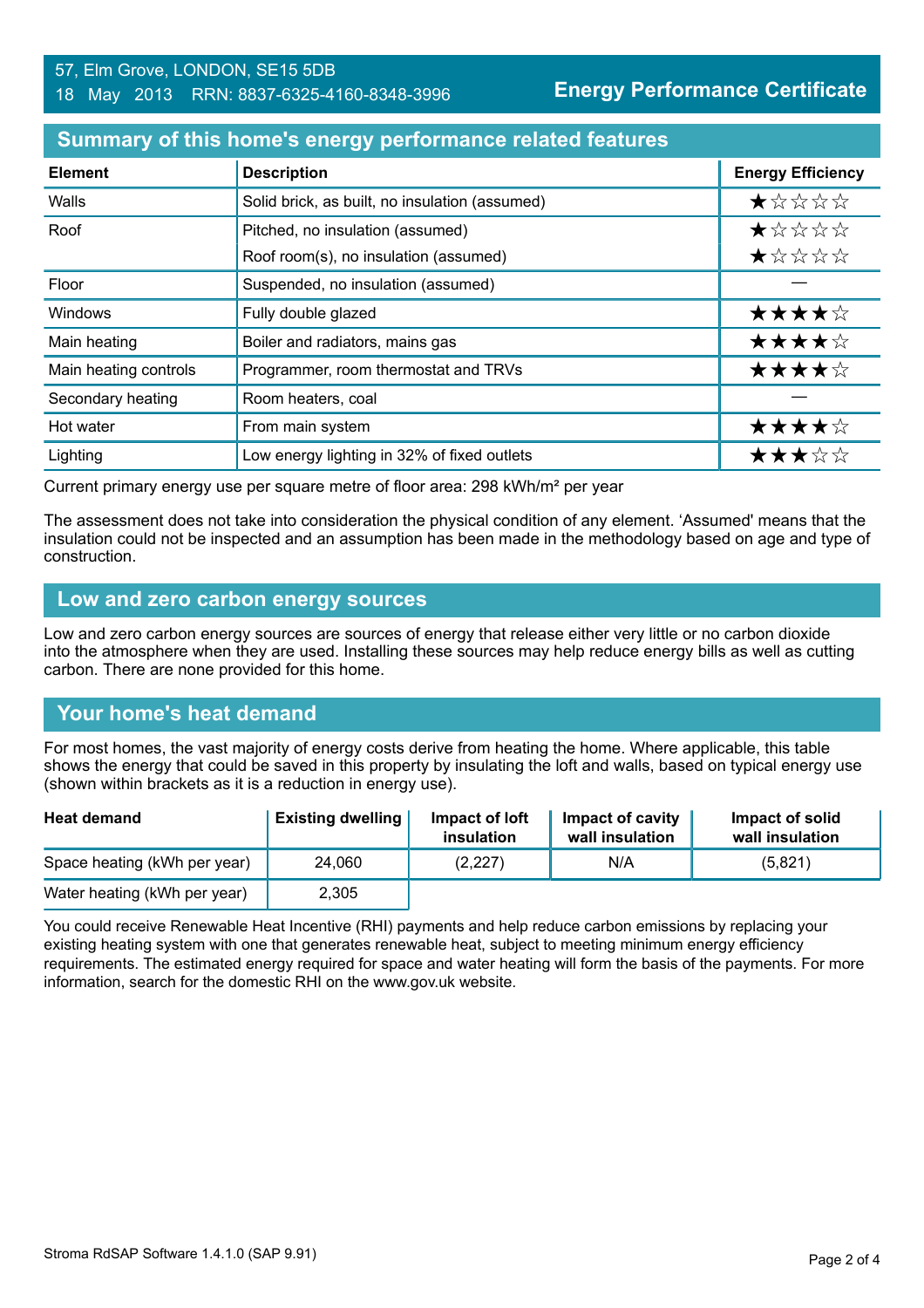#### 57, Elm Grove, LONDON, SE15 5DB 18 May 2013 RRN: 8837-6325-4160-8348-3996

#### **Recommendations**

The measures below will improve the energy performance of your dwelling. The performance ratings after improvements listed below are cumulative; that is, they assume the improvements have been installed in the order that they appear in the table. Further information about the recommended measures and other simple actions you could take today to save money is available at www.gov.uk/energy-grants-calculator. Before installing measures, you should make sure you have secured the appropriate permissions, where necessary. Such permissions might include permission from your landlord (if you are a tenant) or approval under Building Regulations for certain types of work.

Measures with a green tick  $\bullet$  may be supported through the Green Deal finance. If you want to take up measures with an orange tick **th** through Green Deal finance, be aware you may need to contribute some payment up-front.

| <b>Recommended measures</b>               | Indicative cost  | <b>Typical savings</b><br>per year | <b>Rating after</b><br><b>improvement</b> | <b>Green Deal</b><br>finance |
|-------------------------------------------|------------------|------------------------------------|-------------------------------------------|------------------------------|
| Internal or external wall insulation      | £4,000 - £14,000 | £ 264                              | <b>D58</b>                                | $\blacktriangledown$         |
| Low energy lighting for all fixed outlets | £105             | £ 36                               | <b>D59</b>                                |                              |
| Solar photovoltaic panels, 2.5 kWp        | £9,000 - £14,000 | £ 236                              | <b>D67</b>                                | $\blacktriangledown$         |

# **Opportunity to benefit from a Green Deal on this property**

Green Deal Finance allows you to pay for some of the cost of your improvements in instalments under a Green Deal Plan (note that this is a credit agreement, but with instalments being added to the electricity bill for the property). The availability of a Green Deal Plan will depend upon your financial circumstances. There is a limit to how much Green Deal Finance can be used, which is determined by how much energy the improvements are estimated to **save** for a 'typical household'.

You may be able to obtain support towards repairs or replacements of heating systems and/or basic insulation measures, if you are in receipt of qualifying benefits or tax credits. To learn more about this scheme and the rules about eligibility, call the Energy Saving Advice Service on **0300 123 1234** for England and Wales.